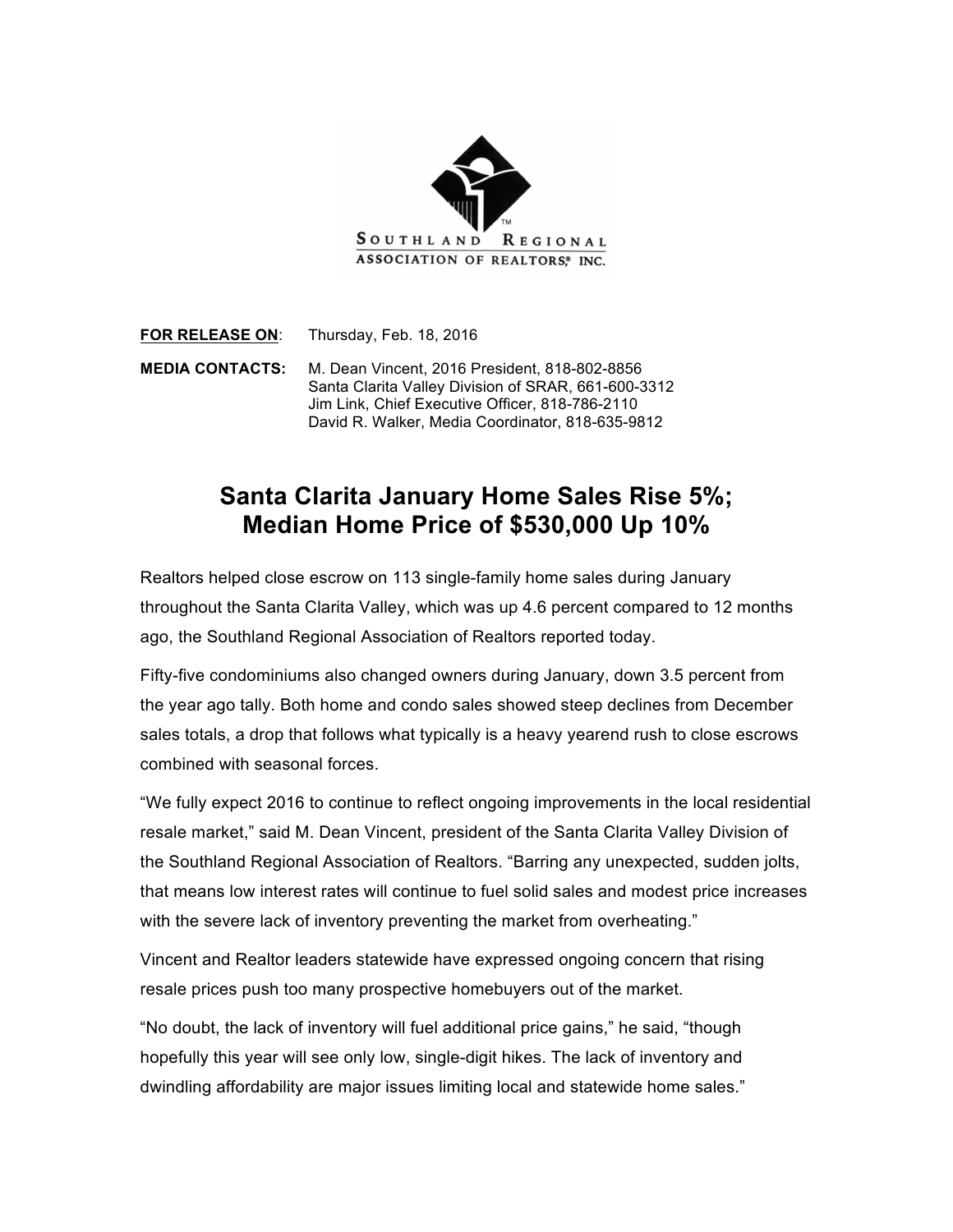There were 485 active listings throughout the Santa Clarita Valley at the end of January. That was down 12.5 percent from a year ago. Of that total 363 were homes and 122 condominiums.

At the current pace of sales the 485 active listings represent a 2.9-month supply, well below the 3.4-month inventory of January 2015 and the desired 6-month backlog — or about 2,900 listings — which could balance market forces.

"New home construction is underway again in Santa Clarita, which once it hits the market may ease upward pressure on existing housing resale prices," said Jim Link, the Association's chief executive officer. "Interest rates are still low and there are plenty of fully qualified buyers out there eager to snap up a median- or lower-priced home. There simply are not enough homes listed to satisfy demand."

The median price of single-family homes that changed owners during January came in at \$530,000, up 10.4 percent over a year. It was the second time that number was posted, first in May of last year, and again in January, with both being the highest monthly median since December 2007. The January median price was 17.6 percent below the record high of \$643,000 set in April 2006.

The condominium median price of \$306,000 was down 2.7 percent from January 2015. The condo monthly median may have peaked last year with the \$330,000 median posted in July and again in November.

Standard sales involving traditional buyers and sellers captures 91.1 percent of the combined residential resale market last month. There were a mere two single-family foreclosure-related REOs, or 1.2 percent of the total market. Realtors reported zero condominium REOs last month, which was the first time that's happened since the Association started keeping these statistics.

There were a total of 10 short sales, representing 6.0 percent of the combined residential resale market, of which only two were condominiums.

*The Southland Regional Association of Realtors® is a local trade association with more than 9,500 members serving the San Fernando and Santa Clarita Valleys. SRAR is one of the largest local associations in the nation.*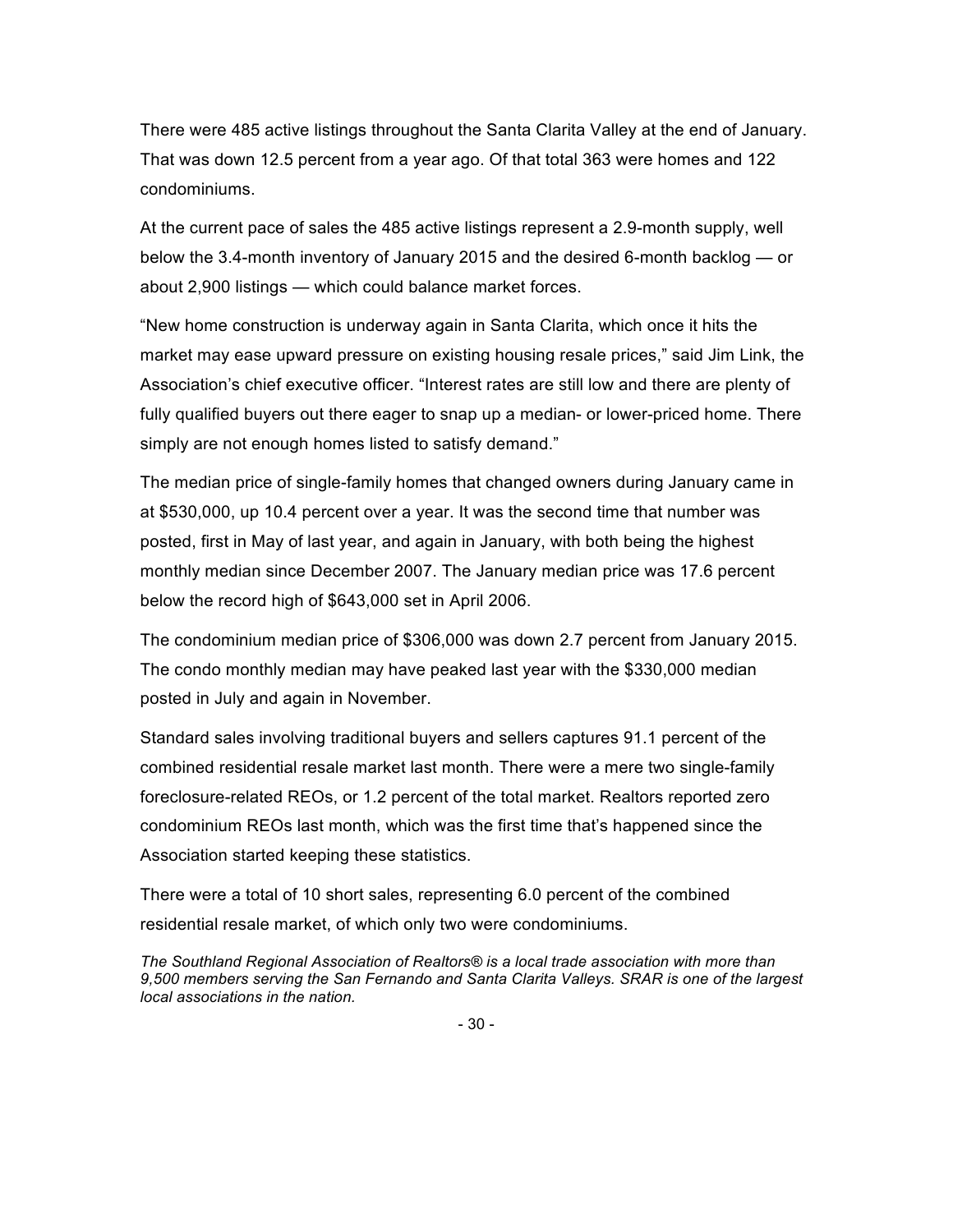# **Southland Regional Association of REALTORS®**

Santa Clarita Valley

# **January 2016 — Single-Family Resales**

|               | <b>Closed</b><br><b>Escrows</b> | <b>Average</b><br>Pricel | <b>Median Pricel</b> | <b>New</b><br><b>Listings</b> | <b>Active</b><br><b>Listings</b> |
|---------------|---------------------------------|--------------------------|----------------------|-------------------------------|----------------------------------|
| Jan. 2016     | 113                             | \$556,500                | \$530,000            | 201                           | 363                              |
| Jan. 2015     | 108                             | \$511,800                | \$480,000            | 244                           | 418                              |
| <b>Change</b> | 5                               | \$44,700                 | \$50,000             | $-43$                         | $-55$                            |
| 2014-2015     | 4.6%                            | 8.7%                     | 10.4%                | $-17.6%$                      | $-13.2%$                         |
|               |                                 |                          |                      |                               |                                  |
| Dec. 2015     | 238                             | \$515,200                | \$518,000            | 12                            | 362                              |
| <b>Change</b> | $-125$                          | 41,300                   | 12,000               | 189                           |                                  |
| Dec./Jan.     | $-52.5%$                        | $8.0\%$                  | 2.3%                 | 1575.0%                       | 0.3%                             |

# **Condominium Resale Statistics**

|                  | <b>Closed</b><br><b>Escrows</b> | <b>Average</b><br>Pricel | <b>Median Pricel</b> | <b>New</b><br><b>Listings</b> | <b>Active</b><br><b>Listings</b> |
|------------------|---------------------------------|--------------------------|----------------------|-------------------------------|----------------------------------|
| Jan. 2016        | 55                              | \$313,300                | \$306,500            | 107                           | 122                              |
| Jan. 2015        | 57                              | \$301,800                | \$315,000            | 83                            | 136                              |
| <b>Change</b>    | -2                              | \$11,500                 | $-$ \$8,500          | 24                            | $-14$                            |
| 2014-2015        | $-3.5%$                         | 3.8%                     | $-2.7%$              | 28.9%                         | $-10.3%$                         |
|                  |                                 |                          |                      |                               |                                  |
| <b>Dec. 2015</b> | 99                              | \$308,000                | \$309,000            | 51                            | 88                               |
| <b>Change</b>    | -44                             | \$5,300                  | $-$ \$2,500          | 56                            | 34                               |
| Dec./Jan.        | $-44.4%$                        | 1.7%                     | $-0.8%$              | 109.8%                        | 38.6%                            |

| <b>Current Month</b>                                   | 2015 | 2014     | <b>Difference</b> |
|--------------------------------------------------------|------|----------|-------------------|
| <b>Total Active Listings</b>                           | 485  | 554      | $-12.5%$          |
| Months Supply at Current Pace of Sales                 | 2.9  | 3.4      |                   |
| A five- or six-month supply reflects a balanced market |      |          |                   |
| Combined Residential Total Sales                       | 168  | 165      | 1.8%              |
| Pending Escrows - Measures future activity             | 251  | 248      | 1.2%              |
| Change compared to record-high median price            |      | % Change | \$ Change         |
| Single-family median of \$643,000 set in April 2006    |      | $-17.6%$ | $-$113,000$       |
| Condominium Median of \$397,000 set in January 2006    |      | $-22.8%$ | $-$ \$90,500      |
| Change from this cycle's record-low median price       |      | % Change | \$ Change         |
| Single-Family median of \$340,000 set in November 2011 |      | 55.9%    | \$190,000         |
| Condominium median of \$170,000 set in July 2012       |      | 80.3%    | \$136,500         |
| <b>Change from record-high sales</b>                   |      | % Change | <b>Sales</b>      |
| Single-family sales high 405 set June 2005             |      | $-72.1%$ | $-292$            |
| Condominium sales record high of 204 set April 2003    |      | $-73.0%$ | $-149$            |
| <b>Change from record-low sales</b>                    |      | % Change | <b>Sales</b>      |
| Single-family sales of 99 set January 2008             |      | 14.1%    | 14                |
| Condominium sales of 31 set January 2008               |      | 77.4%    | 24                |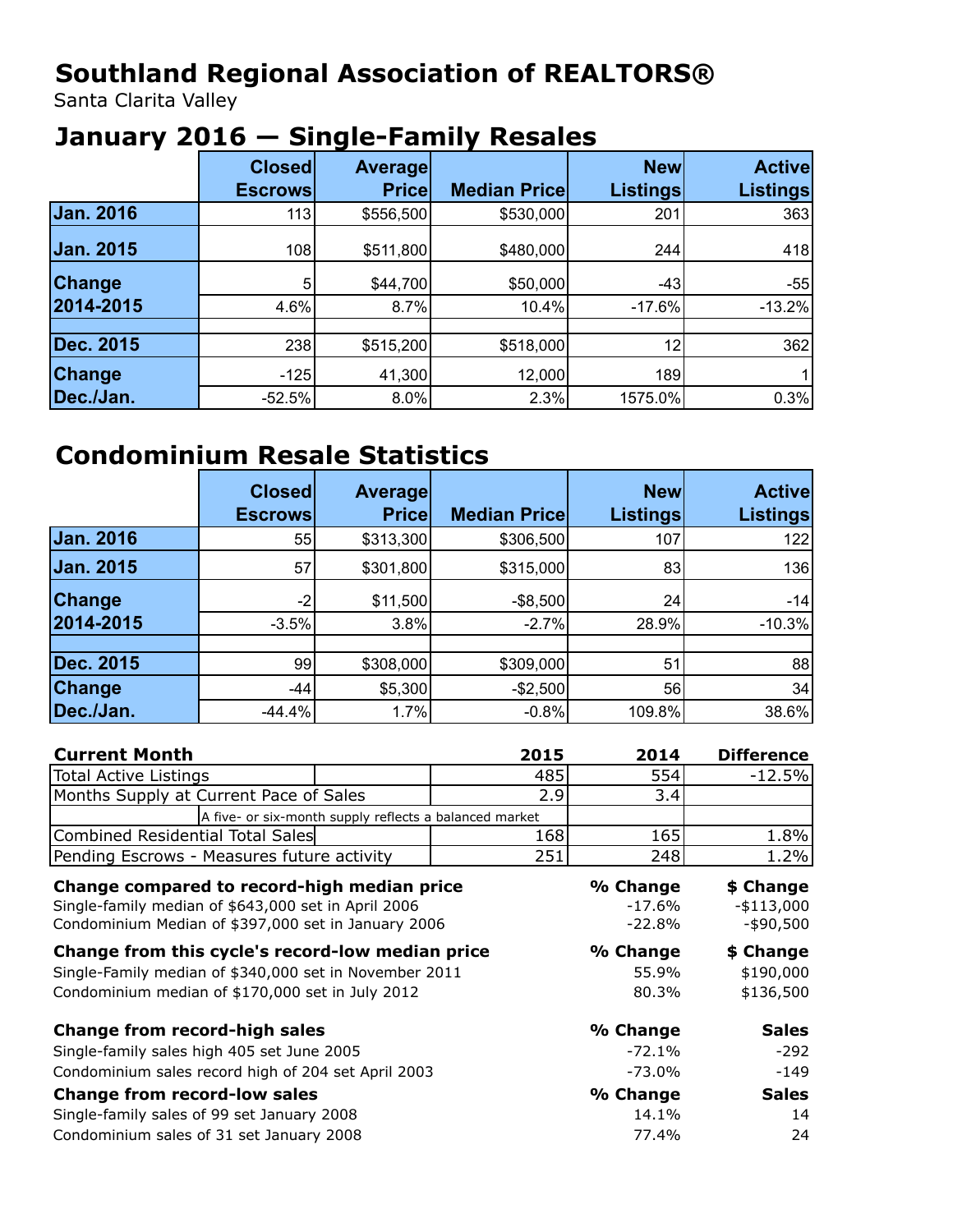|               | 1997  | 1998 l           | 1999  | 2000     | 2001  | 2002  | 2003l | 2004  | 2005    | <b>2006</b> | 2007     | 2008  | 2009  | 2010    | 2011  | 2012 | 2013    | 2014    | <b>2015</b> | 2016 |
|---------------|-------|------------------|-------|----------|-------|-------|-------|-------|---------|-------------|----------|-------|-------|---------|-------|------|---------|---------|-------------|------|
| January       |       | 121              | 145   | 108      | 149   | 193   | 195   | 203   | 195     | 154         | 172      | 99    | 147   | 137     | 117   | 146  | 149     | 138     | 108         | 113  |
| February      |       | 151              | 154   | 173      | 186   | 196   | 191   | 259   | 200     | 132         | 175      | 115   | 167   | 140     | 116   | 138  | 153     | 119     | 142         |      |
| March         |       | 217              | 241   | 172      | 249   | 276   | 284   | 391   | 387     | 229         | 261      | 151   | 176   | 200     | 165   | 180  | 200     | 134     | 209         |      |
| April         |       | 223              | 264   | 192      | 298   | 321   | 335 l | 391   | 391     | 237         | 174      | 178   | 214   | 192     | 183   | 176  | 209     | 210     | 229         |      |
| May           | 172   | 237              | 243   | 212      | 316   | 344   | 342   | 370   | 362     | 234 l       | 179      | 220   | 196   | 215     | 173   | 186  | 196     | 210     | 200         |      |
| June          | 196   | 269 I            | 309   | 253      | 350   | 346   | 361   | 400   | 405     | 253I        | 206      | 229   | 202   | 208     | 217   | 238  | 199     | 190     | 253         |      |
| July          | 194   | 313              | 275   | 223      | 315   | 271   | 390 l | 352   | 366     | 237         | 194      | 237   | 235   | 176     | 187   | 203  | 221     | 212     | 255         |      |
| <b>August</b> | 169   | 252 l            | 241   | 242      | 325   | 277   | 401   | 315   | 354     | 250I        | 186      | 199   | 206   | 186I    | 222   | 220  | 176     | 214     | 248         |      |
| Sept.         | 171   | 264              | 217   | 213      | 256   | 251   | 367   | 332   | 330     | 218         | 105      | 195   | 178   | 167     | 164   | 190  | 173     | 187     | 210         |      |
| October       | 165   | 214              | 200   | 209      | 229   | 291   | 335   | 288   | 280     | 201         | 116      | 207   | 197   | 144     | 176   | 217  | 179     | 191     | 205         |      |
| Nov.          | 138   | 219 <sub>1</sub> | 182   | 194      | 238   | 246   | 267   | 299   | 235     | 183         | 111      | 172   | 162   | 148     | 198   | 167  | 171     | 198     | 154         |      |
| Dec.          | 190   | 191              | 217   | 219      | 248   | 263   | 326   | 269   | 221     | 203 l       | 114      | 192   | 178   | 168     | 217   | 247  | 244     | 227     | 238         |      |
|               | Total | 2,671            | 2.688 | 2.410    | 3,159 | 3,275 | 3,794 | 3,869 | 3,726   | 2,531       | 993.     | 2,194 | 2.258 | 2,081   | 2.135 | .308 |         | 2.230   | 2451        | 113  |
|               |       | Bold = Record H  | 0.6%  | $-10.3%$ | 31.1% | 3.7%  | 15.8% | 2.0%  | $-3.7%$ | -32.1%      | $-21.3%$ | 10.1% | 2.9%  | $-7.8%$ | 2.6%  | 8.1% | $-1.6%$ | $-1.8%$ | 9.9%        |      |

**Santa Clarita Valley: Single-Family Closed Escrows — 1998-2016**

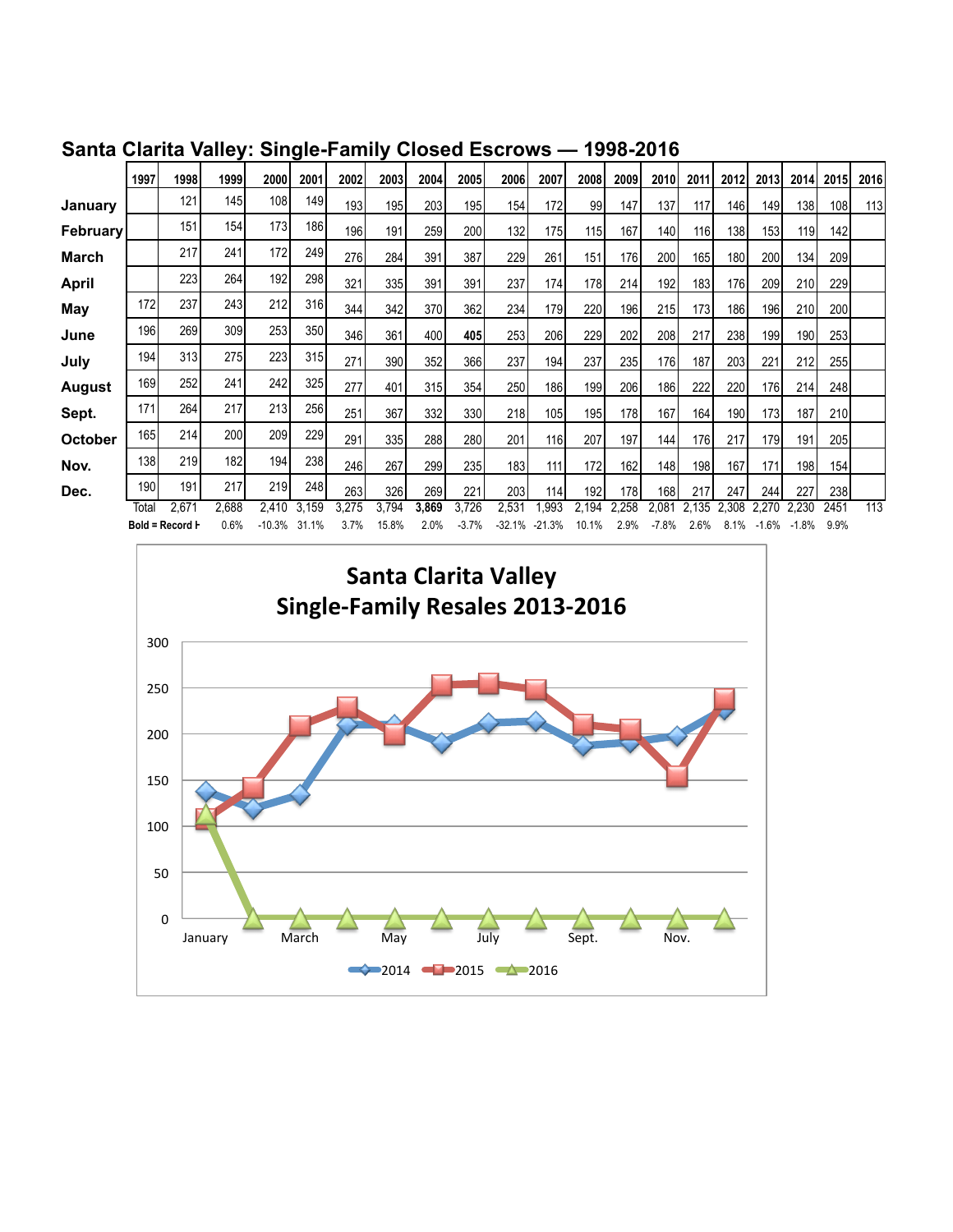## **Santa Clarita Valley Single-Family Median Price: 1998-2016**

|        | 2001  | 2002  | 2003  | 2004  | 2005  | 2006 | 2007    | 2008     | 2009                                                                                      | 2010    | 2011     | 2012 | 2013  | 2014  | 2015                                                                                                                                                                                                                                                     | 2016 |
|--------|-------|-------|-------|-------|-------|------|---------|----------|-------------------------------------------------------------------------------------------|---------|----------|------|-------|-------|----------------------------------------------------------------------------------------------------------------------------------------------------------------------------------------------------------------------------------------------------------|------|
| Jan.   |       |       |       |       |       |      |         |          |                                                                                           |         |          |      |       |       | \$245,000 \$279,900 \$350,000 \$409,900 \$510,000 \$620,000 \$587,900 \$460,000 \$396,000 \$399,900 \$346,000 \$360,000 \$360,000 \$432,900 \$432,900 \$480,000 \$530,000 \$432,900 \$530,000 \$530,000 \$500,000 \$432,900 \$432,900 \$530,000 \$500,00 |      |
| Feb.   |       |       |       |       |       |      |         |          |                                                                                           |         |          |      |       |       | \$29,000 \$235,000 \$379,000 \$416,000 \$525,000 \$590,000 \$570,000 \$490,000 \$408,000 \$410,000 \$385,000 \$358,000 \$379,000 \$439,500 \$439,500 \$410,000 \$439,500 \$439,500 \$439,500 \$439,500 \$439,500 \$439,500 \$439,500 \$439,500 \$439,500 |      |
|        |       |       |       |       |       |      |         |          |                                                                                           |         |          |      |       |       | <b>March</b> \$260,000 \$280,500 \$348,000 \$453,900 \$524,800 \$600,000 \$580,000 \$470,000 \$400,000 \$400,000 \$376,000 \$376,000 \$378,100 \$420,000 \$462,000 \$520,000 \$                                                                          |      |
|        |       |       |       |       |       |      |         |          |                                                                                           |         |          |      |       |       |                                                                                                                                                                                                                                                          |      |
| April  |       |       |       |       |       |      |         |          |                                                                                           |         |          |      |       |       | \$265,900 \$290,000 \$369,900 \$450,000 \$552,000 \$643,000 \$595,000 \$480,000 \$410,000 \$420,000 \$375,000 \$375,000 \$415,000 \$415,000 \$485,000 \$500,000                                                                                          |      |
| May    |       |       |       |       |       |      |         |          |                                                                                           |         |          |      |       |       | \$265,000 \$295,000 \$355,000 \$474,000 \$549,900 \$629,000 \$615,000 \$450,000 \$400,000 \$410,000 \$379,900 \$360,000 \$420,500 \$485,000 \$560,000 \$420,500 \$485,000 \$530,000 \$                                                                   |      |
| June   |       |       |       |       |       |      |         |          |                                                                                           |         |          |      |       |       | \$2274,000 \$319,000 \$380,000 \$502,000 \$569,000 \$610,000 \$605,000 \$450,000 \$410,000 \$400,000 \$370,000 \$360,000 \$430,000 \$481,000 \$521,000 \$521,000 \$521,000 \$521,000 \$521,000 \$521,000 \$521,000 \$521,000 \$521,000 \$521,000 \$521,0 |      |
| July   |       |       |       |       |       |      |         |          |                                                                                           |         |          |      |       |       | \$265,000 \$329,900 \$395,000 \$499,900 \$580,000 \$605,000 \$570,000 \$441,000 \$410,000 \$420,000 \$370,000 \$350,000 \$430,000 \$465,500 \$569,500                                                                                                    |      |
| Aug.   |       |       |       |       |       |      |         |          |                                                                                           |         |          |      |       |       |                                                                                                                                                                                                                                                          |      |
| Sept.  |       |       |       |       |       |      |         |          |                                                                                           |         |          |      |       |       | \$275,000 \$334,000 \$388,000 \$495,000 \$594,500 \$584,900 \$560,000 \$433,500 \$410,000 \$410,000 \$360,000 \$370,000 \$430,000 \$490,000 \$490,000 \$515,000                                                                                          |      |
| Oct.   |       |       |       |       |       |      |         |          |                                                                                           |         |          |      |       |       | \$272,000 \$339,000 \$398,000 \$504,900 \$595,000 \$575,000 \$555,000 \$430,000 \$420,000 \$390,000 \$364,000 \$360,000 \$440,000 \$457,000 \$560,000 \$                                                                                                 |      |
| Nov.   |       |       |       |       |       |      |         |          |                                                                                           |         |          |      |       |       | \$287,000 \$324,000 \$387,000 \$500,000 \$595,000 \$580,000 \$522,500 \$400,000 \$407,000 \$415,000 \$340,000 \$360,000 \$445,000 \$444,100 \$520,000 \$                                                                                                 |      |
| Dec.   |       |       |       |       |       |      |         |          |                                                                                           |         |          |      |       |       | \$275,000 \$340,000 \$413,500 \$519,000 \$600,000 \$590,000 \$527,500 \$385,000 \$417,500 \$387,000 \$340,000 \$403,500 \$440,000 \$495,000 \$498,000 \$518,000                                                                                          |      |
| Annual |       |       |       |       |       |      |         |          | \$267,158 \$312,858 \$376,608 \$477,883 \$564,600 \$603,492 \$570,658 \$444,958 \$407,208 |         |          |      |       |       | \$406,408 \$364,867 \$367,467 \$421,625 \$472,250 \$510,542                                                                                                                                                                                              |      |
|        | 10.0% | 17.1% | 20.4% | 26.9% | 18.1% | 6.9% | $-5.4%$ | $-22.0%$ | $-8.5%$                                                                                   | $-0.2%$ | $-10.2%$ | 0.7% | 14.7% | 12.0% | 8.1%                                                                                                                                                                                                                                                     |      |

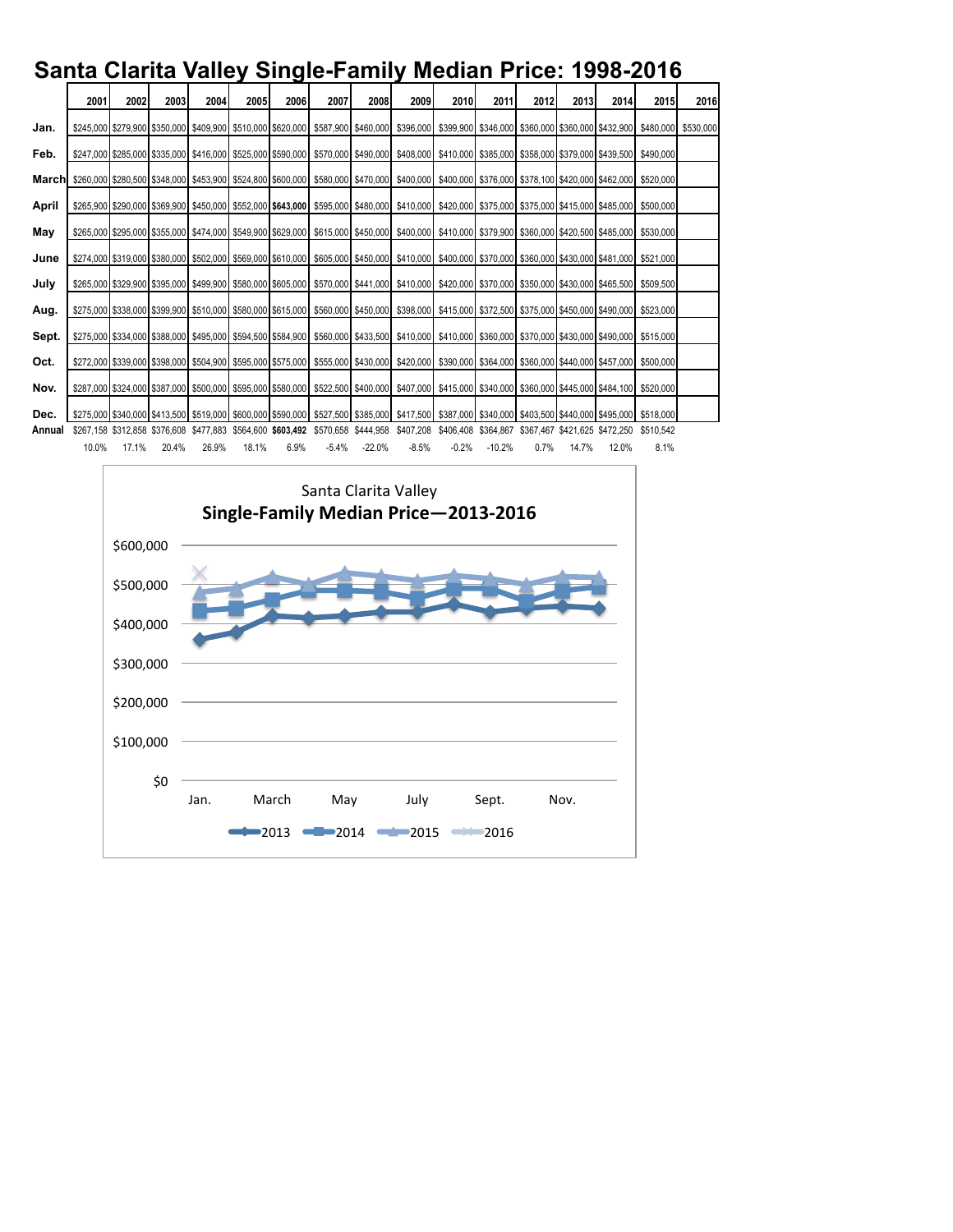| 1997      | 1998      | 1999      | 2000      |
|-----------|-----------|-----------|-----------|
|           | \$202,000 | \$222,800 | \$235,000 |
|           | \$197,000 | \$220,000 | \$234,000 |
|           | \$191,000 | \$216,000 | \$244,000 |
|           | \$190,500 | \$225,000 | \$240,000 |
| \$175,000 | \$194,000 | \$227,500 | \$243,500 |
| \$185,000 | \$205,000 | \$227,500 | \$240,300 |
| \$188,000 | \$205,000 | \$228,000 | \$245,500 |
| \$189,000 | \$209,900 | \$245,000 | \$250,000 |
| \$190,800 | \$210,000 | \$224,900 | \$247,400 |
| \$187,300 | \$213,500 | \$228,000 | \$245,000 |
| \$180,000 | \$217,000 | \$236,000 | \$242,000 |
| \$182,000 | \$220,000 | \$245,000 | \$249,000 |
|           | \$204,742 | \$228,975 | \$242,975 |
|           |           | 11.8%     | 6.1%      |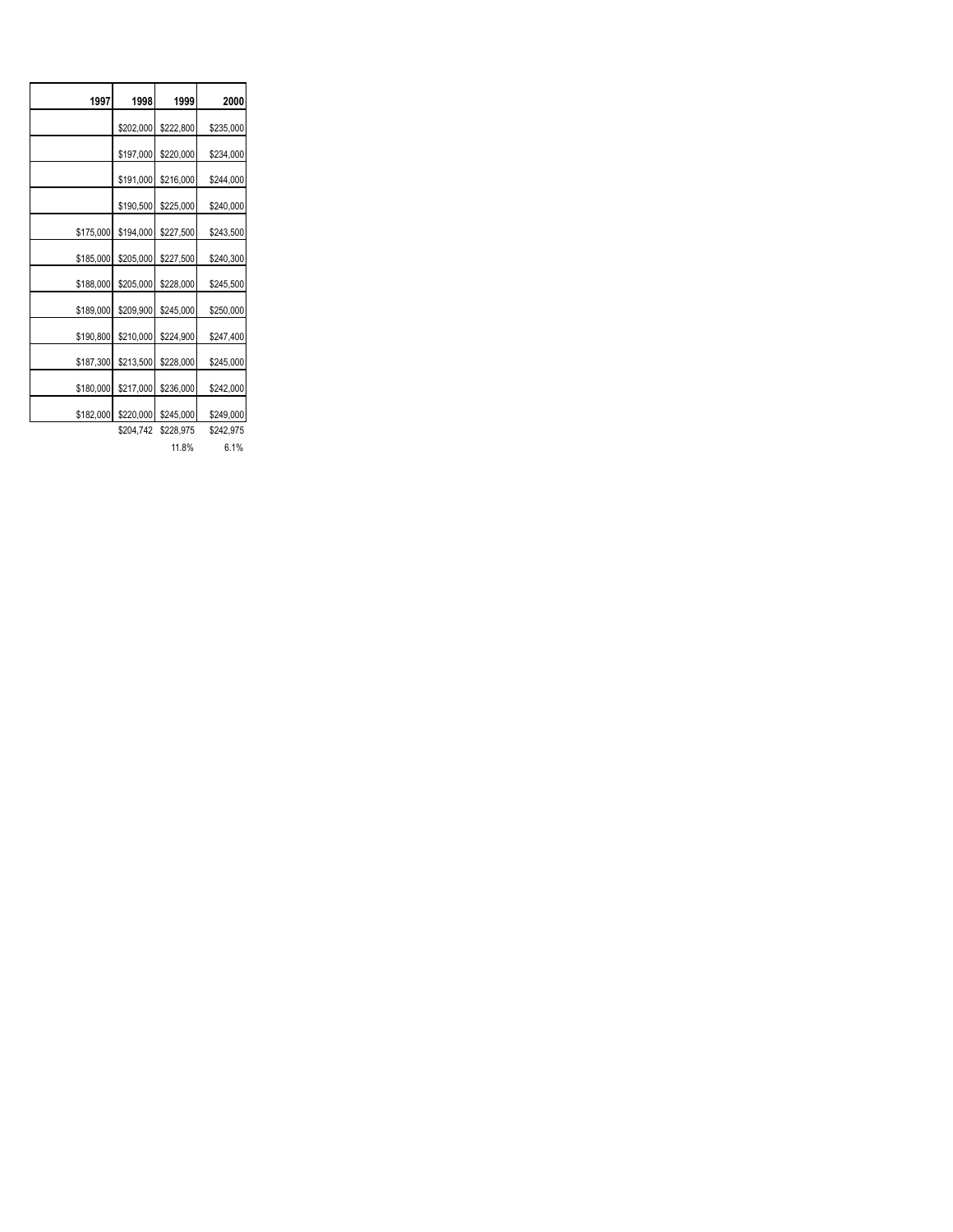|                  | 1997  | 1998             | 1999  | 2000  | 2001             | 2002 | 2003             | 2004  | 2005  | 2006     | 2007     | 2008    | 2009 | 2010 | 2011 | 2012  | 2013  | 2014   | 2015    | 2016 |
|------------------|-------|------------------|-------|-------|------------------|------|------------------|-------|-------|----------|----------|---------|------|------|------|-------|-------|--------|---------|------|
| January          |       | 43               | 60    | 60    | 90               | 101  | 107              | 118   | 102   | 82       | 73       | 31      | 54   | 55   | 48   | 64    | 59    | 65     | 57      | 55   |
| February         |       | 51               | 62    | 66    | 83               | 113  | 110 <sup>1</sup> | 120   | 116   | 85       | 88       | 37      | 45   | 55   | 53   | 55    | 69    | 60     | 47      |      |
| March            |       | 66               | 105   | 115   | 139              | 160  | 164              | 138   | 192   | 121      | 113      | 54      | 57   | 91   | 74   | 67    | 95    | 84     | 69      |      |
| April            |       | 79               | 118   | 121   | 160              | 139  | 204              | 155   | 186   | 129      | 76       | 67      | 59   | 74   | 66   | 101   | 108   | 88     | 92      |      |
| May              | 58    | 90               | 97    | 125   | 167              | 141  | 160              | 148   | 169   | 123      | 90       | 75I     | 68   | 91   | 79   | 83    | 103   | 94     | 109     |      |
| June             | 65    | 81               | 105   | 149   | 158              | 154  | 150              | 201   | 190   | 117      | 71       | 75I     | 89   | 91   | 80   | 93    | 104   | 97     | 110     |      |
| July             | 62    | 78               | 117   | 124   | 165              | 170  | 166              | 145   | 180   | 122      | 83       | 85      | 88   | 68I  | 73I  | 88    | 117   | 97     | 119     |      |
| August           | 65    | 78               | 124   | 144   | 157              | 140  | 169              | 143   | 158   | 106      | 63       | 83      | 76   | 68   | 94   | 103   | 129   | 93     | 121     |      |
| <b>September</b> | 63    | 100 <sup>1</sup> | 125   | 131   | 129              | 160  | 166              | 123   | 173   | 109      | 52       | 89      | 65   | 71   | 66   | 91    | 100   | 93     | 102     |      |
| October          | 83    | 96               | 126   | 117   | 128              | 120  | 179              | 132   | 121   | 88       | 42       | 89      | 73   | 74   | 85   | 83    | 105   | 104    | 93      |      |
| <b>November</b>  | 62    | 83               | 74    | 93    | 111              | 126  | 134              | 141   | 100   | 88       | 38       | 62      | 72   | 82   | 65   | 78    | 96    | 62     | 86      |      |
| <b>December</b>  | 64    | 67               | 103   | 110I  | 110 <sub>l</sub> | 152  | 143              | 125   | 84    | 76       | 52       | 89      | 94   | 55   | 105  | 120   | 104   | 81     | 99      |      |
|                  | Total | 912              | .216  | .355  | .597             | ,676 | 1.852            | .689  | 1.771 | .246     | 841      | 836     | 840  | 875  | 888  | .026  | 1.189 | 1,018  | 1,104   |      |
|                  |       |                  | 33.3% | 11.4% | 17.9%            | 4.9% | 10.5%            | -8.8% | 4.9%  | $-29.6%$ | $-32.5%$ | $-0.6%$ | 0.5% | 4.2% | 1.5% | 15.5% | 15.9% | -14.4% | $8.4\%$ |      |

### **Santa Clarita Valley: Condominium Closed Escrows—1998-2016**

**Bold = Record High**

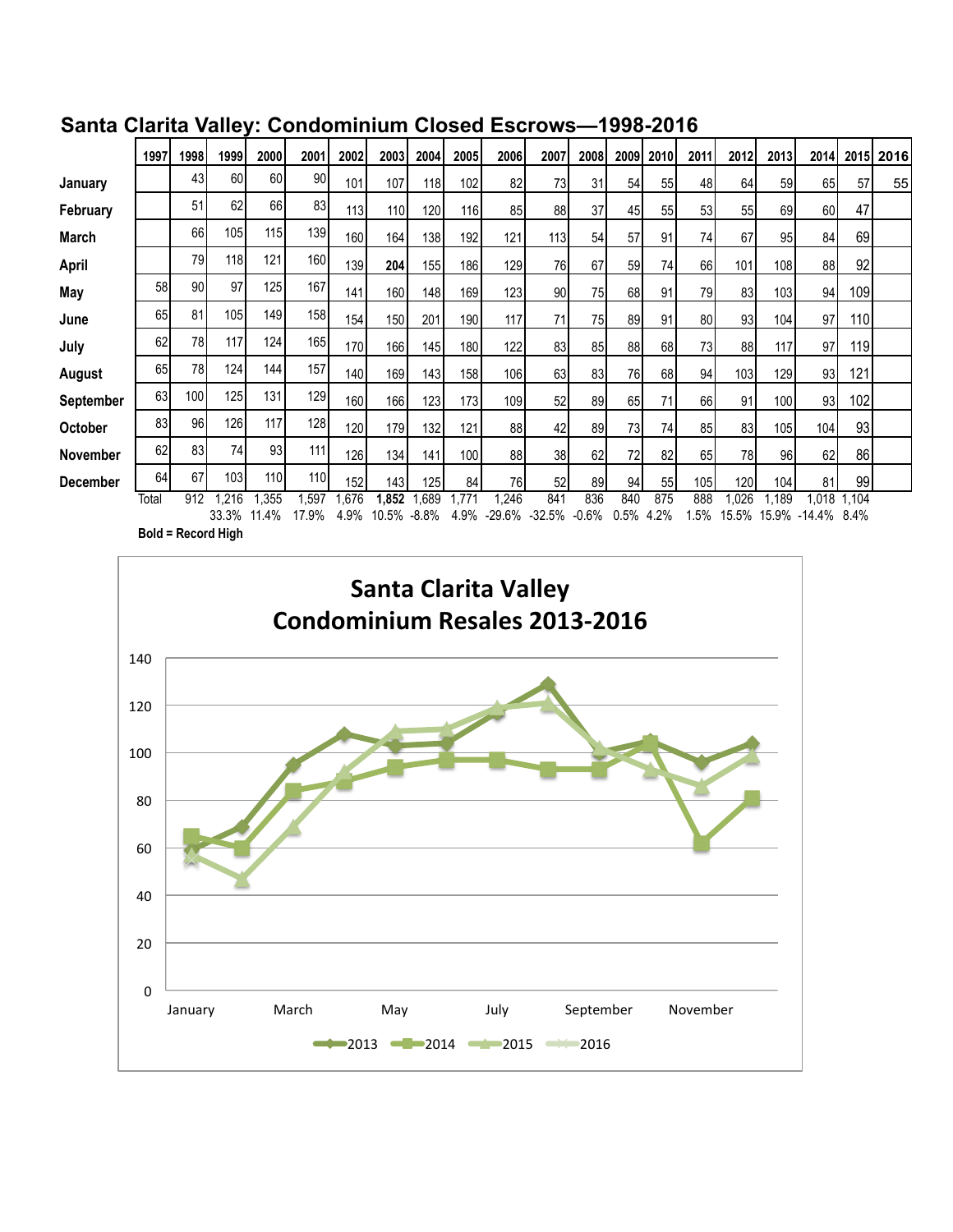|           | 1997                                                                                                                                                                                                                                                    | 1998 | 1999 | 2000 | 2001  | 2002                                              | 2003                                                                  | 2004  | <b>2005</b> | 2006 | 2007 | 2008         | 2009     | 2010      | 2011    | 2012     | 2013                                              | 2014 | <b>2015</b>                                                                                                                                                                                                                                              | 2016 |
|-----------|---------------------------------------------------------------------------------------------------------------------------------------------------------------------------------------------------------------------------------------------------------|------|------|------|-------|---------------------------------------------------|-----------------------------------------------------------------------|-------|-------------|------|------|--------------|----------|-----------|---------|----------|---------------------------------------------------|------|----------------------------------------------------------------------------------------------------------------------------------------------------------------------------------------------------------------------------------------------------------|------|
| January   |                                                                                                                                                                                                                                                         |      |      |      |       |                                                   |                                                                       |       |             |      |      |              |          |           |         |          |                                                   |      | \$112,000 \$122,000 \$131,800 \$147,500 \$167,900 \$210,000 \$262,000 \$311,000 \$397,000 \$360,000 \$284,900 \$205,000 \$235,000 \$200,000 \$184,500 \$206,700 \$250,000 \$2315,000 \$206,700 \$250,000 \$120,700 \$250,000 \$315,000 \$316,000 \$200,7 |      |
| February  |                                                                                                                                                                                                                                                         |      |      |      |       |                                                   |                                                                       |       |             |      |      |              |          |           |         |          |                                                   |      | \$128,000 \$119,900 \$128,000 \$141,000 \$164,000 \$255,000 \$257,000 \$312,000 \$395,000 \$362,000 \$209,000 \$225,000 \$250,000 \$230,000 \$194,000 \$220,000 \$276,000 \$300,000                                                                      |      |
| March     |                                                                                                                                                                                                                                                         |      |      |      |       |                                                   |                                                                       |       |             |      |      |              |          |           |         |          |                                                   |      | \$126,000 \$135,400 \$133,000 \$143,000 \$1472,000 \$212,500 \$285,000 \$332,000 \$389,000 \$385,000 \$275,000 \$199,500 \$240,000 \$235,000 \$190,000 \$220,000 \$220,000 \$220,000 \$220,000 \$220,000 \$220,000 \$220,000 \$220,000 \$220,000 \$220   |      |
| April     |                                                                                                                                                                                                                                                         |      |      |      |       |                                                   |                                                                       |       |             |      |      |              |          |           |         |          |                                                   |      | \$117,000 \$134,900 \$129,500 \$149,900 \$1171,000 \$210,000 \$302,000 \$330,000 \$387,000 \$285,000 \$279,000 \$250,000 \$231,000 \$235,000 \$195,000 \$241,000 \$245,500 \$265,500 \$290,000                                                           |      |
| May       |                                                                                                                                                                                                                                                         |      |      |      |       |                                                   |                                                                       |       |             |      |      |              |          |           |         |          |                                                   |      | \$103,900 \$119,900 \$134,000 \$137,000 \$177,000 \$172,500 \$225,000 \$315,000 \$350,000 \$302,000 \$305,000 \$305,000 \$240,000 \$240,000 \$225,000 \$205,000 \$205,000 \$235,000 \$2315,000 \$2315,000 \$2315,000 \$235,000 \$2281,000 \$235,000 \$20 |      |
| June      |                                                                                                                                                                                                                                                         |      |      |      |       |                                                   |                                                                       |       |             |      |      |              |          |           |         |          |                                                   |      | \$111,300 \$124,500 \$138,400 \$139,900 \$139,000 \$158,000 \$230,000 \$240,000 \$324,900 \$348,000 \$375,000 \$375,000 \$205,000 \$232,500 \$200,000 \$200,000 \$200,000 \$195,000 \$263,000 \$200,000 \$200,000 \$200,000 \$200,000 \$200,000 \$200,00 |      |
| July      |                                                                                                                                                                                                                                                         |      |      |      |       |                                                   |                                                                       |       |             |      |      |              |          |           |         |          |                                                   |      | \$114,000 \$121,000 \$133,000 \$133,000 \$155,000 \$164,500 \$2851,400 \$317,000 \$364,000 \$382,000 \$318,000 \$285,000 \$218,900 \$220,000 \$217,500 \$170,000 \$300,000 \$205,000 \$300,000 \$285,000 \$217,500 \$170,000 \$300,000 \$285,000 \$300,0 |      |
| August    |                                                                                                                                                                                                                                                         |      |      |      |       |                                                   |                                                                       |       |             |      |      |              |          |           |         |          |                                                   |      | \$112,500 \$119,000 \$140,000 \$136,000 \$157,000 \$167,000 \$289,000 \$249,000 \$325,000 \$379,000 \$362,000 \$362,000 \$269,500 \$200,000 \$215,000 \$200,000 \$176,500 \$285,000 \$285,000 \$200,000 \$200,000 \$200,000 \$285,000 \$285,000 \$285,00 |      |
| September | \$112,900 \$128,500 \$140,000 \$138,500 \$155,000 \$195,000 \$264,900 \$324,000 \$379,900 \$355,000 \$270,000 \$250,000 \$218,000 \$219,000 \$195,000 \$203,900 \$275,000 \$280,000 \$325,000 \$325,000 \$203,900 \$275,000 \$280,000 \$280,000 \$280,0 |      |      |      |       |                                                   |                                                                       |       |             |      |      |              |          |           |         |          |                                                   |      |                                                                                                                                                                                                                                                          |      |
| October   |                                                                                                                                                                                                                                                         |      |      |      |       |                                                   |                                                                       |       |             |      |      |              |          |           |         |          |                                                   |      | \$110,000 \$120,000 \$127,000 \$145,000 \$156,900 \$202,000 \$204,000 \$318,000 \$395,000 \$370,000 \$201,000 \$241,000 \$235,000 \$239,000 \$186,900 \$200,000 \$289,000 \$289,000 \$289,000 \$289,000 \$170,000 \$289,000 \$289,000 \$289,000 \$289,00 |      |
| November  |                                                                                                                                                                                                                                                         |      |      |      |       |                                                   |                                                                       |       |             |      |      |              |          |           |         |          |                                                   |      | \$105,000 \$135,000 \$135,000 \$143,500 \$143,500 \$154,900 \$307,000 \$260,000 \$305,000 \$305,000 \$365,000 \$365,000 \$210,000 \$239,900 \$210,000 \$209,900 \$199,900 \$197,000 \$295,000 \$295,000 \$309,900 \$295,000 \$295,000 \$295,000 \$295,00 |      |
| December  | \$104,000 \$130,000 \$133,500 \$140,000 \$160,000 \$213,000 \$265,000 \$330,000 \$389,000 \$347,000 \$225,000 \$225,000 \$203,800 \$203,800 \$200,000 \$255,000 \$255,000 \$200,000 \$255,000 \$209,000 \$205,000 \$200,000 \$200,000 \$200,000 \$200,0 |      |      |      |       |                                                   |                                                                       |       |             |      |      |              |          |           |         |          |                                                   |      |                                                                                                                                                                                                                                                          |      |
| Annual    |                                                                                                                                                                                                                                                         |      |      |      |       | \$124,158 \$132,758 \$136,475 \$152,508 \$185,067 | \$237,233 \$305,408 \$356,242 \$380,583 \$353,333 \$268,200 \$226,567 |       |             |      |      |              |          | \$227.667 |         |          | \$210,675 \$192,158 \$257,142 \$278,458 \$314,500 |      |                                                                                                                                                                                                                                                          |      |
|           | <b>Bold = Record High</b>                                                                                                                                                                                                                               |      | 6.9% | 2.8% | 11.7% | 21.3%                                             | 28.2%                                                                 | 28.7% | 16.6%       | 6.8% |      | -7.2% -24.1% | $-15.5%$ | 0.5%      | $-7.5%$ | $-8.8\%$ | 33.8%                                             | 8.3% | 12.9%                                                                                                                                                                                                                                                    |      |

### **Santa Clarita Valley Condominium Median Price: 1998-2016**

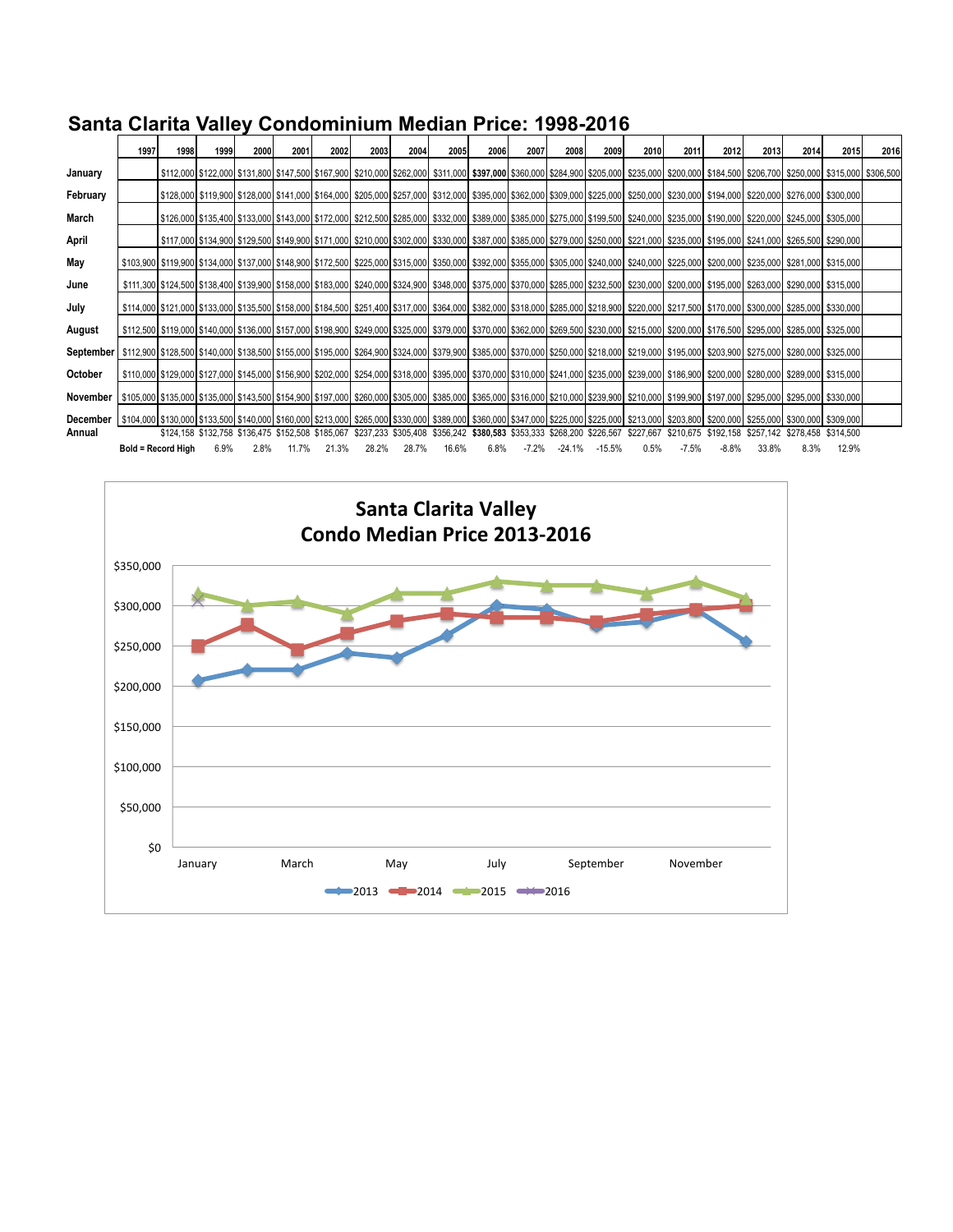### **Closed Sales by Type — Santa Clarita Valley**

Excludes out of area sales

## **2016**

### **Closed Sale by Type — Combined Residential**

|                 | ____            |         |           | %         |             | %         |       |              |            |  |                              |              |  | %                     |
|-----------------|-----------------|---------|-----------|-----------|-------------|-----------|-------|--------------|------------|--|------------------------------|--------------|--|-----------------------|
|                 | Jan             | Sales   | Feb Sales | Mar Sales | April Sales | May Sales | Junel | <b>Sales</b> | July Sales |  | Aug.   Sales   Sept.   Sales | Oct.   Sales |  | Nov. Sales Dec. Sales |
| REO/Foreclosure | ി               | 1.2%    |           |           |             |           |       |              |            |  |                              |              |  |                       |
| Short Payoff    | 10 <sup>1</sup> | 6.0%    |           |           |             |           |       |              |            |  |                              |              |  |                       |
| Standard        | 153             | 91.1%   |           |           |             |           |       |              |            |  |                              |              |  |                       |
| Other           |                 | $1.8\%$ |           |           |             |           |       |              |            |  |                              |              |  |                       |
| Not Specified   | 01              | $0.0\%$ |           |           |             |           |       |              |            |  |                              |              |  |                       |
| Total           | 168             |         |           |           |             |           |       |              |            |  |                              |              |  |                       |

#### **Closed Sale by Type — Single-Family Homes**

|                 | .   |           |  |  |  |  |  |  |  |  |  |  |  |
|-----------------|-----|-----------|--|--|--|--|--|--|--|--|--|--|--|
| REO/Foreclosure |     | $1.8\%$   |  |  |  |  |  |  |  |  |  |  |  |
| Short Payoff    |     | 7.1%      |  |  |  |  |  |  |  |  |  |  |  |
| Standard        |     | 102 90.3% |  |  |  |  |  |  |  |  |  |  |  |
| Other           |     | 0.9%      |  |  |  |  |  |  |  |  |  |  |  |
| Not Specified   |     | 0.0%      |  |  |  |  |  |  |  |  |  |  |  |
| Total           | 113 |           |  |  |  |  |  |  |  |  |  |  |  |

#### **Closed Sale by Type — Condominiums**

|                 | _____ |          |  |  |  |  |  |  |  |  |  |  |  |
|-----------------|-------|----------|--|--|--|--|--|--|--|--|--|--|--|
| REO/Foreclosure |       | $0.0\%$  |  |  |  |  |  |  |  |  |  |  |  |
| Short Payoff    |       | 3.6%     |  |  |  |  |  |  |  |  |  |  |  |
| Standard        |       | 51 92.7% |  |  |  |  |  |  |  |  |  |  |  |
| Other           |       | 3.6%     |  |  |  |  |  |  |  |  |  |  |  |
| Not Specified   |       | $0.0\%$  |  |  |  |  |  |  |  |  |  |  |  |
| Total           | 55    |          |  |  |  |  |  |  |  |  |  |  |  |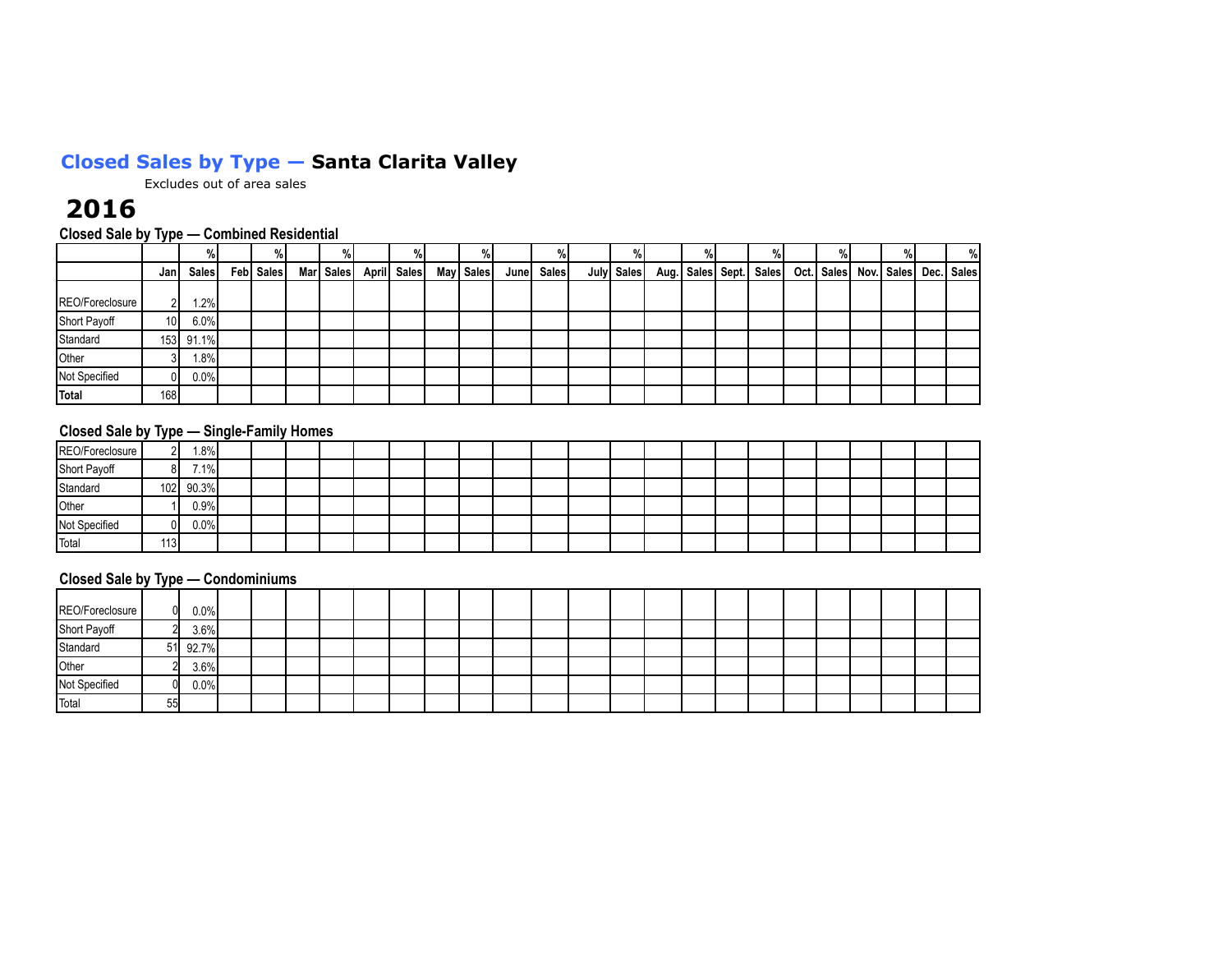## **Closed Sales by Type — Santa Clarita Valley**

Excludes out of area sales

## **2015**

**Closed Sale by Type — Combined Residential**

|                 |                 | %      |                  |                   |                 |              |       |              |      | %            |                 |              |       |              |      | %           |     |                        |                 |              |     |                   |     | %          |
|-----------------|-----------------|--------|------------------|-------------------|-----------------|--------------|-------|--------------|------|--------------|-----------------|--------------|-------|--------------|------|-------------|-----|------------------------|-----------------|--------------|-----|-------------------|-----|------------|
|                 | Jan             | Sales  |                  | <b>Febl Sales</b> | Mar             | <b>Sales</b> | April | <b>Sales</b> | Mayl | <b>Sales</b> | Junel           | <b>Sales</b> | Julyl | <b>Sales</b> | Aug. | Sales Sept. |     | <b>Sales</b>           | Oct.I           | <b>Sales</b> |     | <b>Nov.</b> Sales |     | Dec. Sales |
| REO/Foreclosure | າເ              | $.2\%$ |                  | 4.2%              |                 | 2.9%         |       | 2.8%         |      | .3%          | 51              | 1.4%         |       | 0.8%         | 61   | .6%         |     | 1.0%I                  |                 | 2.3%         | 4   | 1.7%              |     | 2.1%       |
| Short Payoff    | 18 <sup>1</sup> | 10.9%  | 12 <sup>1</sup>  | 6.3%              | 10 <sup>1</sup> | 3.6%         | 12    | 3.7%         |      | 2.9%         | 18 <sup>1</sup> | 5.0%         | 13 I  | 3.5%         | 161  | 4.3%        |     | $2.6\%$                | 10 <sup>1</sup> | 3.4%         | 12  | $5.0\%$           | 141 | 4.2%       |
| Standard        | 144             | 87.3%  |                  | 164 86.8%         |                 | 257 92.4%    |       | 298 92.8%    |      | 292 94.5%    | 335             | 92.3%        |       | 353 94.4%    |      | 343 93.0%   |     | 300 96.2%              |                 | 278 93.3%    |     | 224 93.3%         |     | 299 88.7%  |
| Other           |                 | 0.6%I  |                  | 2.6%              |                 | 1.1%         |       | 0.3%         |      | .3%          | 51              | 1.4%         |       | 1.3%         |      | 1.1%I       |     | $0.3\%$                |                 | $1.0\%$      |     | 0.0%              |     | 5.0%       |
| Not Specified   |                 | 0.0%   | ΩL               | 0.0%              |                 | $0.0\%$      |       | 0.3%         | ΩI   | 0.0%         | 0Ι              | 0.0%         | ΩI    | 0.0%         |      | $0.0\%$     | ΩI  | $0.0\%$ $\blacksquare$ |                 | 0.0%         | ΩI  | $0.0\%$           |     | 0.0%       |
| Total           | 165             |        | 189 <sub>1</sub> |                   | 278             |              | 321   |              | 309  |              | 363             |              | 374   |              | 369  |             | 312 |                        | 298             |              | 240 |                   | 337 |            |

### **Closed Sale by Type — Single-Family Homes**

| REO/Foreclosure     |      | 0.9% I  | 5I  | 3.5%      |       | 2.9%      | 61  | $2.6\%$   | 31  | .5%       |     | 1.6%   |     | $0.4\%$   | 31  | .2%       | າເ  | 1.0%I     |                  | 2.9%      | 31   | .9%       | 51              | $2.1\%$   |
|---------------------|------|---------|-----|-----------|-------|-----------|-----|-----------|-----|-----------|-----|--------|-----|-----------|-----|-----------|-----|-----------|------------------|-----------|------|-----------|-----------------|-----------|
| <b>Short Payoff</b> | 12I  | .1%     |     | $.7\%$    |       | 29%       |     | 2.6%      | 51  | 2.5%      | 151 | 5.9%   | 91  | 3.5%      | 12I | 4.8%      |     | $2.4\%$   | 91               | 4.4%      | 10 I | 6.5%      | 10 <sup>1</sup> | 4.2%      |
| Standard            | 95 I | 88.0%   |     | 124 87.3% |       | 195 93.3% |     | 216 94.3% |     | 190 95.0% | 230 | 90.9%  |     | 241 94.5% |     | 231 93.1% |     | 202 96.2% |                  | 187 91.2% |      | 141 91.6% |                 | 211 88.7% |
| Other               |      | $0.0\%$ | ົ   | 1.4%      | ົາເ   | .0%       |     | $0.4\%$   | ി   | $.0\%$    |     | $.6\%$ |     | $1.6\%$   | ົ   | 0.8%      |     | 0.5%      |                  | .5%       | 01   | 0.0%      | 12 <sup>1</sup> | 5.0%      |
| Not Specified       |      | $0.0\%$ | ΩL  | $0.0\%$   | 0 I   | $0.0\%$   |     | $0.0\%$   | ΩI  | 0.0%      |     | 0.0%   | 01  | $0.0\%$   | ΩI  | $0.0\%$   | 01  | $0.0\%$   | ΩI               | $0.0\%$   | 01   | $0.0\%$   | 0 I             | $0.0\%$   |
| Total               | 108  |         | 142 |           | 209 l |           | 229 |           | 200 |           | 253 |        | 255 |           | 248 |           | 210 |           | 205 <sub>1</sub> |           | 154  |           | 238             |           |

#### **Closed Sale by Type — Condominiums**

| REO/Foreclosure     |    | .8%    | 6.4%     |    | 2.9%     |    | 3.3%     |     | 0.9%      |     | 0.9%  | 21  | $1.7\%$   |     | 2.5%      |     | $1.0\%$  |    | $.1\%$   |    | 1.2%     |    | 2.0%     |
|---------------------|----|--------|----------|----|----------|----|----------|-----|-----------|-----|-------|-----|-----------|-----|-----------|-----|----------|----|----------|----|----------|----|----------|
| <b>Short Payoff</b> |    | 10.5%  | 2.1%     |    | 5.8%     |    | 6.5%     |     | 3.7%      |     | 2.7%  |     | 3.4%      |     | 3.3%      |     | 2.9%     |    | $.1\%$   |    | 2.3%     |    | 4.0%     |
| Standard            | 49 | 86.0%  | 40 85.1% |    | 62 89 9% |    | 82 89.1% |     | 102 93.6% | 105 | 95.5% |     | 112 94.1% |     | 112 92.6% |     | 98 96.1% |    | 91 97.8% |    | 83 96.5% |    | 88 88.9% |
| <b>Other</b>        |    | $.8\%$ | 6.4%     |    | 1.4% l   |    | $1.1\%$  |     | 1.8%      |     | 0.9%  |     | 0.8%      | 21. | $.7\%$    | ΩI  | $0.0\%$  |    | 0.0%     | ΩI | 0.0%     | 51 | 5.1%     |
| Not Specified       |    | 0.0%   | 0.0%     |    | $0.0\%$  |    | $0.0\%$  |     | $0.0\%$   |     | 0.0%  | ΩL  | 0.0%      | ٦ı  | 0.0%      | ΩI  | $0.0\%$  |    | $0.0\%$  | ΩI | 0.0%     | ٥ı | 0.0%     |
| Total               |    |        |          | 69 |          | 92 |          | 109 |           | 110 |       | 119 |           | 121 |           | 102 |          | 93 |          | 86 |          | 99 |          |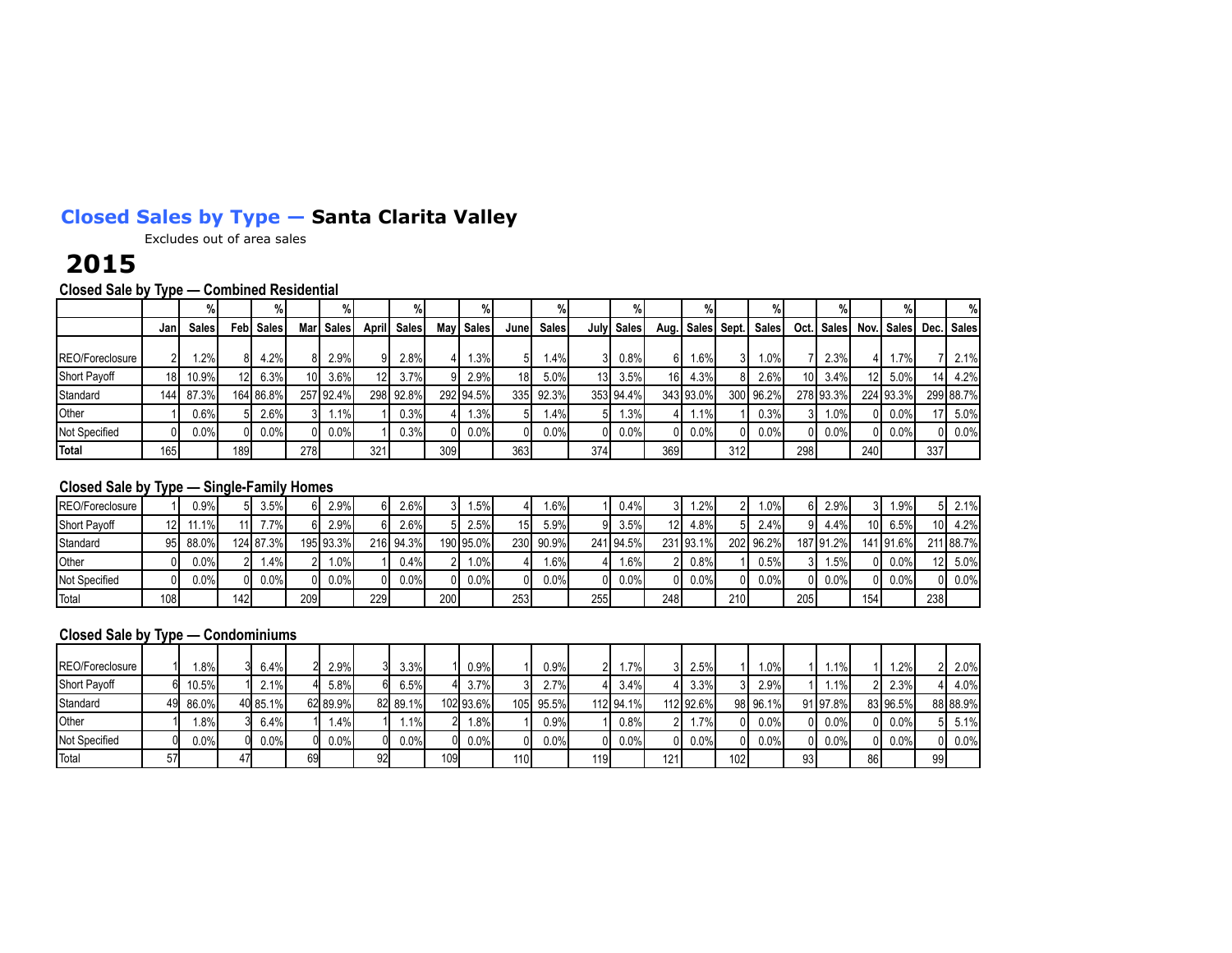## **Closed Sales by Type — Santa Clarita Valley**

Excludes out of area sales

## **2014**

**Closed Sale by Type — Combined Residential**

|                 |      | %            |                 | $\%$              |                 |              |              |           |                 | $\%$      |            |       |      |            |                 | %                    |                 |           |                 |              |                 |                   |      | %            |
|-----------------|------|--------------|-----------------|-------------------|-----------------|--------------|--------------|-----------|-----------------|-----------|------------|-------|------|------------|-----------------|----------------------|-----------------|-----------|-----------------|--------------|-----------------|-------------------|------|--------------|
|                 | Janl | <b>Sales</b> |                 | <b>Febl Sales</b> | Marl            | <b>Sales</b> | <b>April</b> | Sales     |                 | May Sales | Junel      | Sales |      | July Sales |                 | Aug.   Sales   Sept. |                 | Sales     |                 | Oct.   Sales |                 | <b>Nov.</b> Sales |      | Dec.   Sales |
| REO/Foreclosure |      | 4.4%         |                 | 6.1%              |                 | $3.7\%$      | 13           | 4.4%I     | 13 <sup>1</sup> | 4.3%      | 9١         | 3.1%  | 13 I | 4.2%       | 16 I            | 5.2%                 | 61              | 2.1%      |                 | 1.4%         | 91              | 3.5%              | 51   | $1.6\%$      |
| Short Payoff    | 24   | $11.8\%$     | 16 <sup>1</sup> | 8.9%              | 16 <sup>1</sup> | 73%          | 24           | 8.1%      | 141             | 4.6%      | <b>261</b> | 9.1%  | 19 I | 6.1%       | 12 <sub>l</sub> | 3.9%                 | 18 <sup>1</sup> | 6.4%      | 14 <sup>1</sup> | 4.7%         | 17 <sup>1</sup> | 6.5%              | 25 I | 8.1%         |
| Standard        | 168I | 82.8%        |                 | 150 83.8%         |                 | 191 87.6%    |              | 257 86.2% |                 | 273 89.8% | 248        | 86.4% |      | 273 88.3%  |                 | 276 89.9%            |                 | 253 90.4% |                 | 273 92.5%    |                 | 231 88.8%         |      | 275 89.3%    |
| Other           |      | $1.0\%$      |                 | 1.1%              |                 | 0.9%         |              | 1.3%      |                 | .3%       |            | 1.4%  |      | 1.3%       | 31              | $1.0\%$              |                 | 0.7%      |                 | 1.4%         | 3I              | $1.2\%$           |      | $0.6\%$      |
| Not Specified   |      | $0.0\%$      |                 | 0.0%              |                 | 0.5%         |              | 0.0%      | ΩI              | 0.0%      |            | 0.0%  | 01   | 0.0%       | ΩI              | 0.0%                 |                 | $0.4\%$   |                 | $0$   0.0%   | 01              | 0.0%              |      | 0.3%         |
| Total           | 203  |              | 179             |                   | 218             |              | 298          |           | 304             |           | 287        |       | 309  |            | 307             |                      | 280             |           | 295             |              | <b>260</b>      |                   | 308  |              |

### **Closed Sale by Type — Single-Family Homes**

| REO/Foreclosure     |                 | 2.9%I   | 61  | 5.0%      |     | 2.2%      | 91              | 4.3%      | 81              | 3.8%      |                 | 2.1%    | ۵I  | 4.2%      |     | 3.3%      |     | $2.1\%$   | 21        | l.0%I     |     | 3.5%      |                 | $.8\%$    |
|---------------------|-----------------|---------|-----|-----------|-----|-----------|-----------------|-----------|-----------------|-----------|-----------------|---------|-----|-----------|-----|-----------|-----|-----------|-----------|-----------|-----|-----------|-----------------|-----------|
| <b>Short Payoff</b> | 15 <sub>l</sub> | 10.9%   | 81  | 6.7%      | 10I | 7.5%      | 19 <sup>1</sup> | $9.0\%$   | 10 <sup>1</sup> | 4.8%      | 15 <sub>l</sub> | 7.9%    | 12I | 5.7%      | ۵ı  | 4.2%I     |     | 5.9%      | 12 I      | $6.3\%$   | 15I | 7.6%      | 13 <sup>1</sup> | $5.7\%$   |
| Standard            |                 | 84.8%   |     | 103 86.6% |     | 119 88.8% |                 | 179 85.2% |                 | 189 90.0% | 168             | 88.4%   |     | 190 89.6% |     | 195 91.1% |     | 171 91.4% |           | 175 91.6% |     | 173 87.4% |                 | 207 91.2% |
| Other               |                 | $.4\%$  | າ∎  | $.7\%$    |     | $0.7\%$   | 31              | 1.4%I     | 31              | 1.4%      |                 | $.6\%$  |     | 0.5%      |     | ا%4       |     | 0.5%I     | <u>າ∣</u> | .0%       | 3I  | . 5%      | ור              | 0.9%      |
| Not Specified       |                 | $0.0\%$ | ΩL  | 0.0%      |     | 0.7%I     | 01              | 0.0%      | ΩI              | $0.0\%$   | ΩI              | $0.0\%$ | ΩL  | 0.0%      |     | $0.0\%$   | ΩI  | 0.0%I     | 0 I       | $0.0\%$   | 0I. | 0.0%      |                 | $0.4\%$   |
| Total               | 138             |         | 119 |           | 134 |           | 210             |           | 210             |           | 190             |         | 212 |           | 214 |           | 187 |           | 191       |           | 198 |           | 227             |           |

### **Closed Sale by Type — Condominiums**

| REO/Foreclosure     |     | 77%     |    | 8.3%     |    | $6.0\%$  |    | 4.5%I    |    | 5.3%     |    | 5.2%     |          | 4.1%     | ດເ | $9.7\%$  |    | 2.2%     |     | .9%      | ി  | 3.2%     |    | 1.2%     |
|---------------------|-----|---------|----|----------|----|----------|----|----------|----|----------|----|----------|----------|----------|----|----------|----|----------|-----|----------|----|----------|----|----------|
| <b>Short Payoff</b> |     | 13.8%   |    | 8 13.3%  |    | $.1\%$   |    | 5.7%     |    | 4.3%     |    | 11.3%    |          | 7.2%     |    | 3.2%     |    | 7.5%     |     | $.9\%$   |    | 3.2%     |    | 12 14 8% |
| Standard            | 511 | 78.5%   |    | 47 78.3% |    | 72 85.7% |    | 78 88.6% |    | 84 89.4% |    | 80 82.5% |          | 83 85.6% |    | 81 87.1% |    | 82 88.2% |     | 98 94.2% |    | 58 93.5% |    | 68 84.0% |
| <b>Other</b>        |     | 0.0%    |    | 0.0%     |    | .2%      |    | $1.1\%$  |    | $1.1\%$  |    | $.0\%$   | 3I       | 3.1%     |    | 0.0%     |    | 1.1%     |     | .9%      | ΩI | 0.0%     | 01 | 0.0%     |
| Not Specified       |     | $0.0\%$ |    | 0.0%     |    | $0.0\%$  |    | $0.0\%$  |    | $0.0\%$  |    | $0.0\%$  | $\Omega$ | 0.0%     |    | 0.0%     |    | $.1\%$   |     | $0.0\%$  | 01 | 0.0%     | n١ | 0.0%     |
| Total               | 65  |         | 60 |          | 84 |          | 88 |          | 94 |          | 97 |          | 97'      |          | 93 |          | 93 |          | 104 |          | 62 |          |    |          |